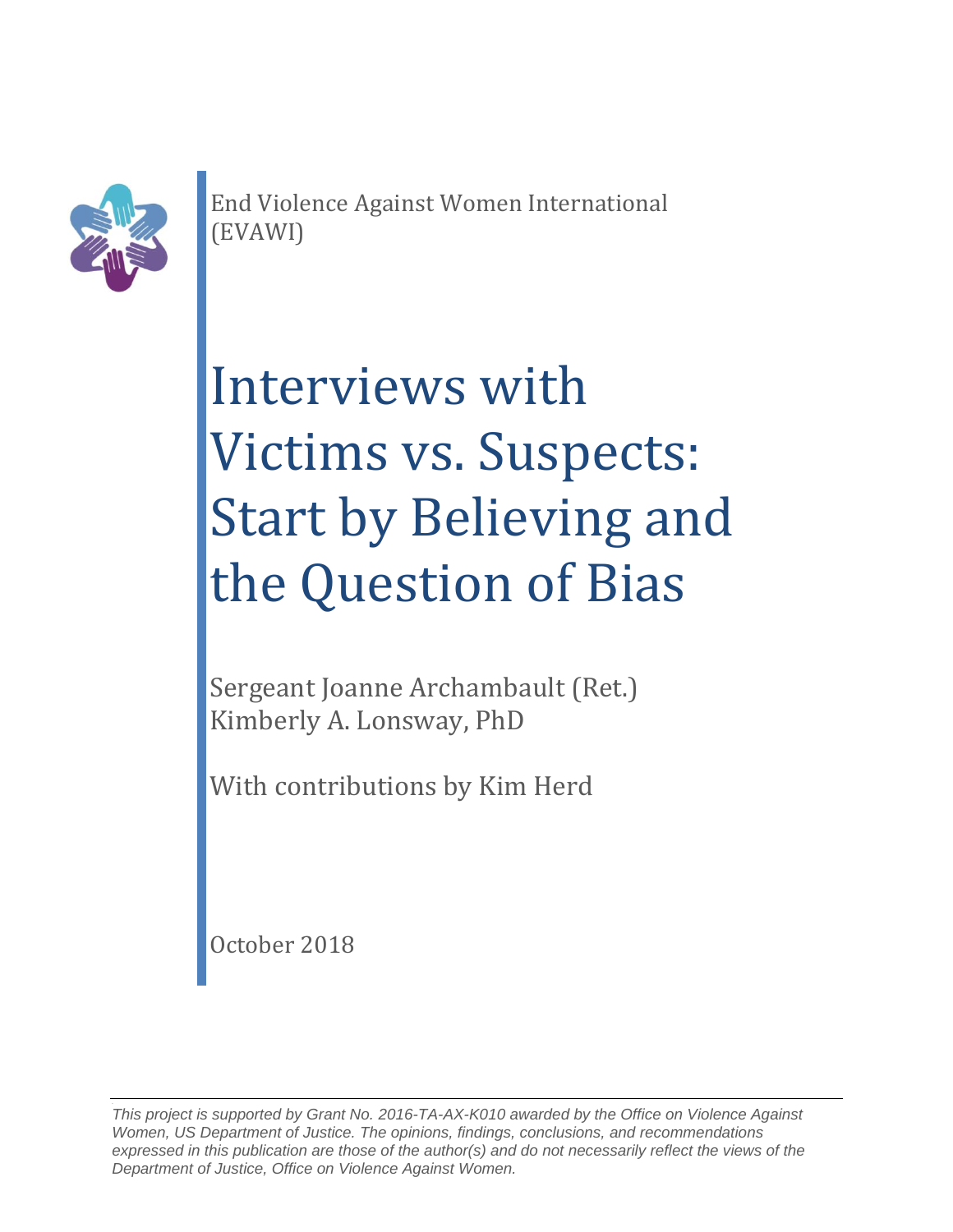#### **Authors**

Sgt. Joanne Archambault (Retired, San Diego Police Department) is the Chief Executive Officer for EVAWI. In 2003 prior to founding EVAWI, Sgt. Archambault worked for the San Diego Police Department for almost 23 years, in a wide variety of assignments. During the last 10 years of her service, she supervised the Sex Crimes Unit, which had 13 detectives and was responsible for investigating approximately 1,000 felony sexual assaults each year. Sgt. Archambault has provided training for tens of thousands of practitioners, policymakers and others – both across the country and around the world. She has

been instrumental in creating system–level change through individual contacts, as well as policy initiatives and recommendations for best practice.

Dr. Kimberly A. Lonsway has served as the Director of Research for EVAWI since 2004. Her research focuses on sexual violence and the criminal justice and community response system, and she has written over 60 published articles, book chapters, technical reports, government reports, and commissioned documents – in addition to numerous training modules, bulletins, and other resources. Over her career, she has trained thousands of professionals across the country and around the world, in a diverse array of disciplines and settings, and volunteered for over 15 years as a victim advocate; in 2012, she was awarded the

first-ever Volunteer of the Decade Award from the Sexual Assault Recovery and Prevention (SARP) Center in San Luis Obispo, CA. She earned her PhD in the Department of Psychology at the University of Illinois, Urbana-Champaign.





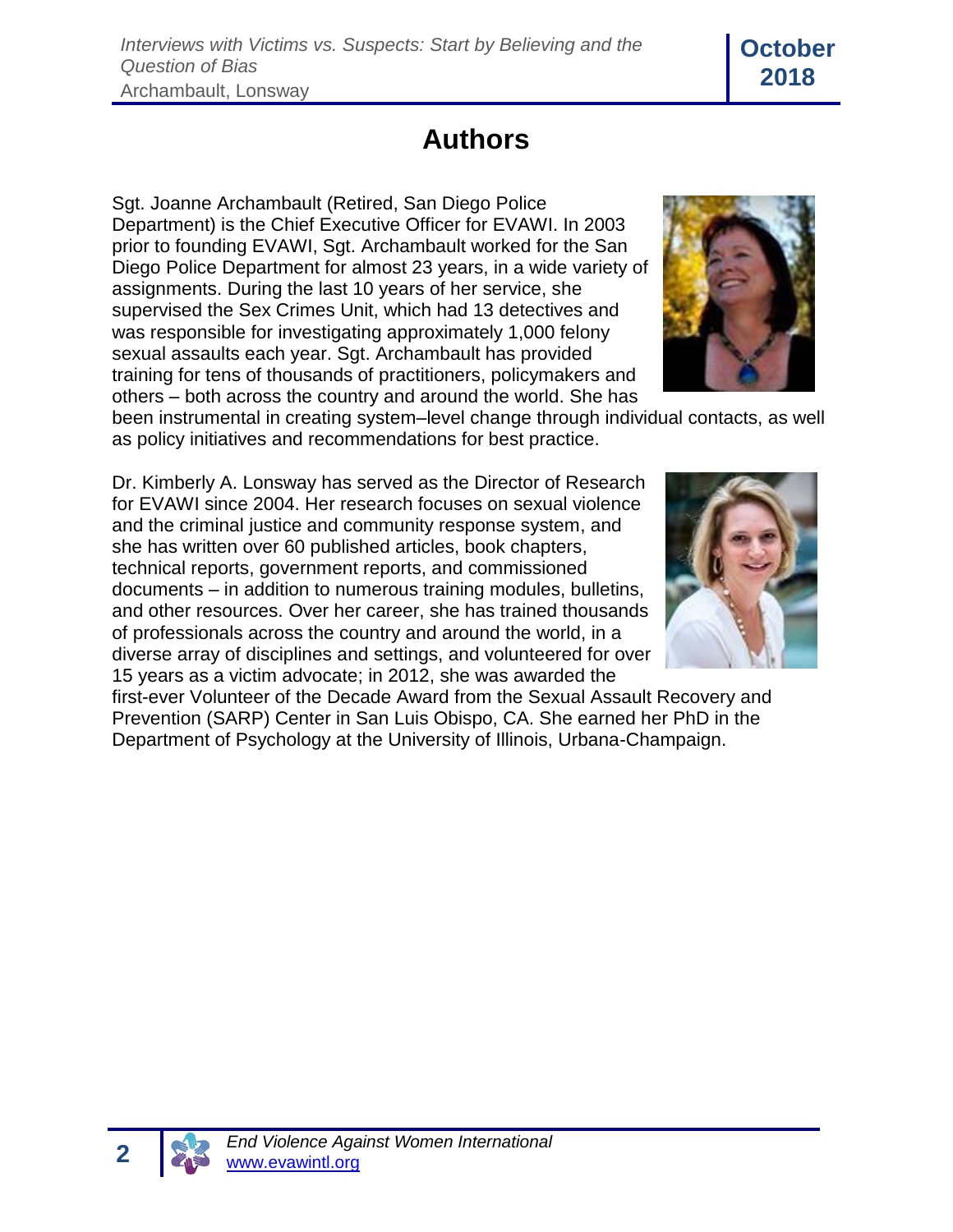# **Acknowledgements**

We are extremely grateful to the following individuals (listed in alphabetical order) for their valuable contributions to this Training Bulletin:

- Ann Burdges, Vice President, EVAWI Board, Consultant/Trainer, Atlanta, GA
- Michael Crumrine, Sergeant, Austin Police Department, Austin, TX
- Mike Davis, Sergeant, Vancouver Police Department (Ret.), Vancouver, WA
- Elizabeth Donegan, Director, EVAWI Board, Site Coordinator, Austin SAKI, Sergeant, Austin Police Department (Ret.), Austin, TX
- Maureen Evans, Special Agent, Naval Criminal Investigative Service, Norfolk, VA
- Catherine Johnson, Secretary, EVAWI Board, Glynco, GA
- Richard Mankewich, Sergeant, Orlando County Sheriff's Office, Orlando, FL
- Wendy Patrick, PhD, Deputy District Attorney, San Diego County District Attorney's Office, San Diego, CA
- Debbie Rollo, Criminal Justice Specialist, Office of Victims' Services, Pennsylvania Commission on Crime & Delinquency, Harrisburg, PA
- David Scott, PhD, Assistant Professor, University of Texas at Tyler, Sergeant, Longview Police Department, Longview, TX

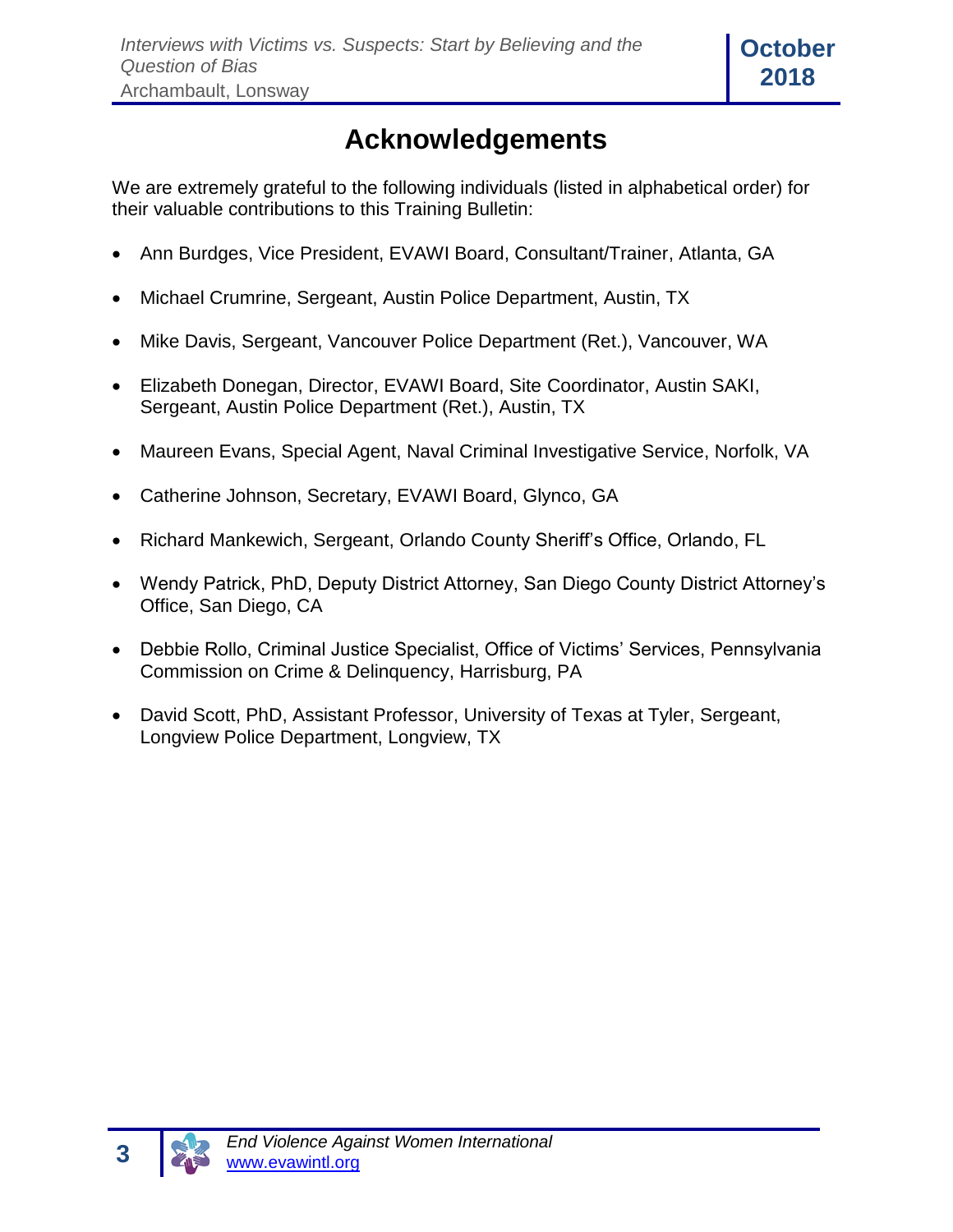# **Introduction**

Sexual assault victims have long faced unwarranted skepticism from friends and family members, as well as responding professionals. In this Training Bulletin, we document examples of this historical bias and examine a few measures that have been taken to help ameliorate it. In particular, we focus on the Start by Believing philosophy and examine its relevance for victim and suspect interviews. Our goal is to inform criminal justice professionals and others about what this philosophy does – and does not – say about how to approach sexual assault cases, including interviews with victims, suspects, and witnesses. Ultimately, we emphasize that Start by Believing is an approach to conducting thorough, professional, and *unbiased* investigations.

## **Historical Bias**

Sexual assault victims have often faced reactions of doubt and blame when they report the crime or reach out for help. This is not simply the result of individual attitudes. A skeptical orientation has long been reflected in policies and training on sexual assault response. To illustrate, in 1970, O'Hara published a widely-used textbook called *Fundamentals of Criminal Investigation*, which advised the following:

*Where a vigorous woman alleges ravishment, it is to be expected that signs of violence such as wounds, bruises and scratches will be present, and their absence should induce a moderate degree of skepticism unless the girl avers that she fainted from fear, became panic stricken or was otherwise rendered incapable of physical resistance. The acts and demeanor of the female immediately after the alleged commission should be subjected to very critical investigation in these cases (p. 283).*

Unfortunately, this skeptical orientation was not simply a product of the 1970's. The following excerpt appeared in the 1995 *Model Policy for Investigating Sexual Assaults* published by the International Association of Chiefs of Police (IACP):

*Generally, the actions and the appearance of a legitimate rape victim leave little doubt that a crime has been committed. Under such circumstances, the victim is highly agitated, emotionally distraught, often in a state of hysteria and may have sustained injuries, cuts, bruises or wounds. The victim's clothing is often ripped or torn off as evidence that it was forcibly removed and if the rape occurred outdoors, the victim is generally thrown to the ground and her outer garments stained or soiled. Questions may reasonably be raised concerning the validity of rape charges in which none or only a few of the above manifestations exist.*

The IACP has since completely re-worked their Model Policy – so this excerpt does not reflect their current stance. However, it goes to show how recently this type of thinking held sway, even among internationally recognized leaders in law enforcement policy.

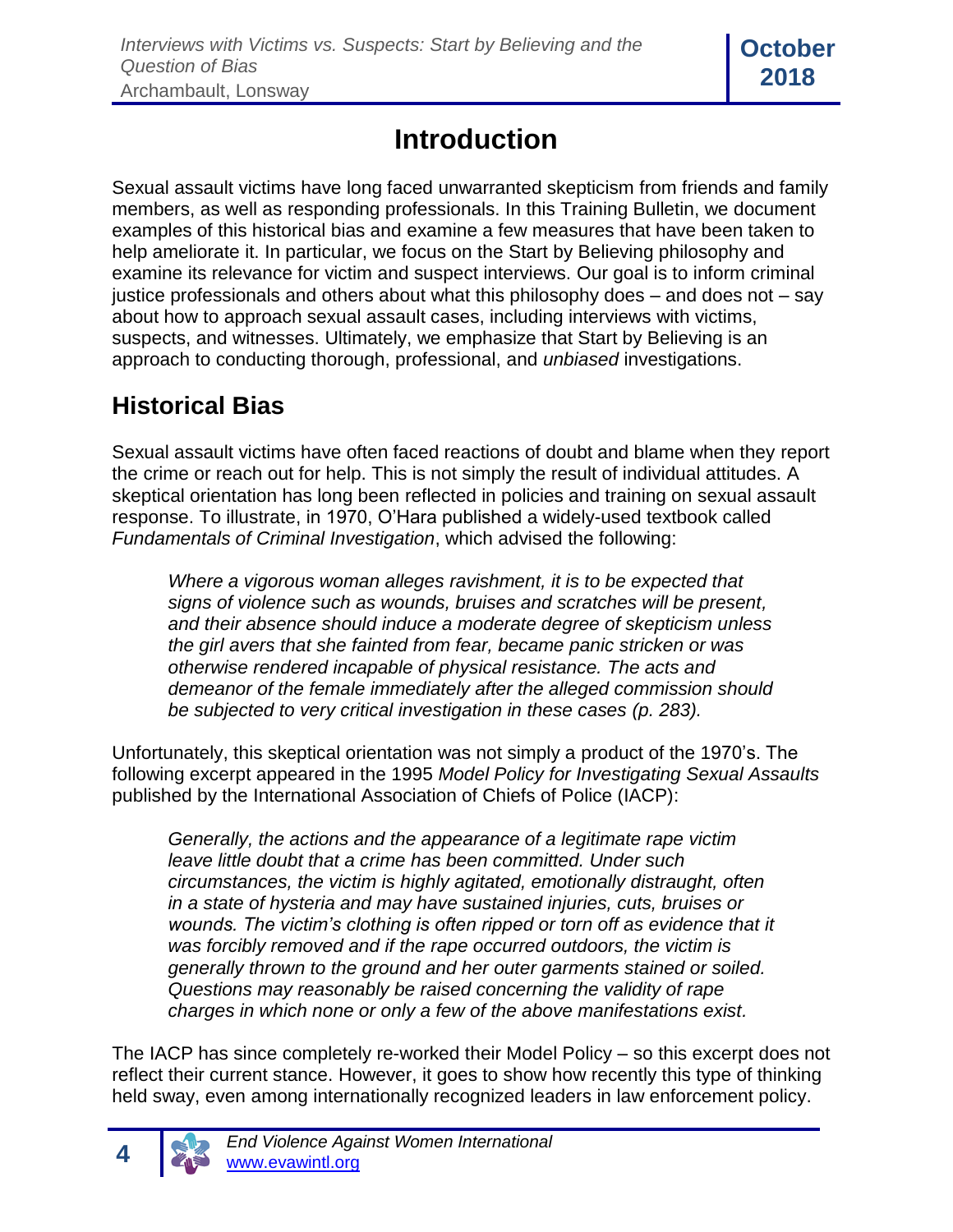*Interviews with Victims vs. Suspects: Start by Believing and the Question of Bias* Archambault, Lonsway<br>Archambault, Lonsway

**October**

In fact, this type of thinking didn't end in the 1990's. In 2014, The Reid Institute<sup>1</sup> published a textbook on interviewing and interrogation which included a chapter on *Establishing the Truthfulness of a Sexual Assault Victim: Factual Analysis.* In it, investigators are cautioned to "keep in mind possible motives which could prompt a victim to lie" and advised to look for "precipitators which may have motivated a false allegation (STD, rejection, discipline, pregnancy)" (Jayne & Buckley, 2014, p. 319). This edition remains the current version of this textbook, so it still contains this information.

For a lighthearted reflection of this historical bias against sexual assault victims, please see the video entitled, *[If a Robbery Report was Treated Like a Rape](https://vimeo.com/290528974)  [Report.](https://vimeo.com/290528974)* The video is useful for training on this topic, because it makes the points effectively with humor.

#### **Department of Justice Guidance**

These are examples of the type of bias the US Department of Justice (DOJ) sought to eliminate with their 2015 guidance, entitled: *[Identifying and](https://www.justice.gov/opa/file/799366/download)  [Preventing Gender Bias in Law Enforcement](https://www.justice.gov/opa/file/799366/download)  [Response to Sexual Assault and Domestic](https://www.justice.gov/opa/file/799366/download)  [Violence.](https://www.justice.gov/opa/file/799366/download)* The purpose of this guidance is to "help state, local, and tribal authorities more fairly and effectively address allegations of domestic violence and sexual assault."<sup>2</sup> This clearly requires reducing the deep-seated skepticism of sexual assault victims, both male and female:



*Officers should not make statements or engage in acts that indicate to the victim that they doubt the victim's credibility, or that otherwise exhibit any bias towards the victim based on gender. Such statements and judgments could include: stereotyped assumptions about the truth of a reported assault (e.g., that women are likely to report 'regretted sex' as rape, that transgender women and men are unlikely to be raped, that people engaged in prostitution cannot be raped, or that certain ethnicities or races are more 'promiscuous'); automatically believing the alleged assailant's claim that the sex was consensual; or subtly, or even blatantly, coercing the victim to recant the allegation of sexual assault by blaming the victim for being assaulted or for making unwise or dangerous choices (p. 14).*

<sup>1</sup> The Reid Institute is often seen as "the gold standard" for law enforcement training in interviewing and interrogation. As they state on their [website:](http://www.reid.com/training_programs/r_training.html) "More than 500,000 professionals in law enforcement and security fields have attended their training programs since they were first offered in 1974." <sup>2</sup> Attorney General Loretta E. Lynch, in a press release by the US Department of Justice, Office of Public Affairs on Tuesday, December 15, 2015, entitled: *[Justice Department Issues Guidance on Identifying and](https://www.justice.gov/opa/pr/justice-department-issues-guidance-identifying-and-preventing-gender-bias-law-enforcement)  [Preventing Gender Bias in Law Enforcement Response to Sexual Assault and Domestic Violence.](https://www.justice.gov/opa/pr/justice-department-issues-guidance-identifying-and-preventing-gender-bias-law-enforcement)*



 $\overline{a}$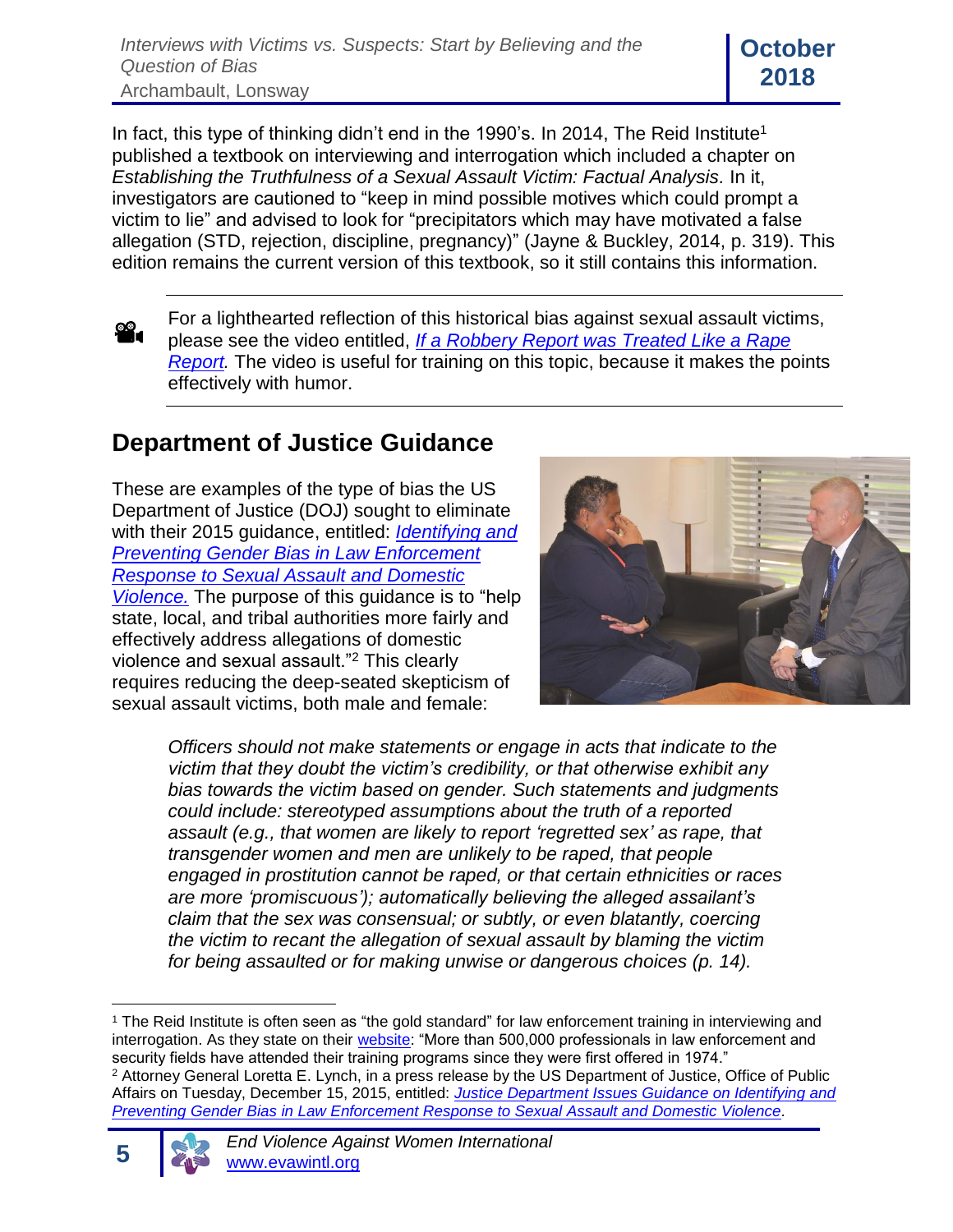

# **Start by Believing**

One strategy for countering such bias is to adopt a philosophy of Start by Believing. In April 2011, EVAWI launched the [Start by Believing](http://www.startbybelieving.org/) campaign, which has now been adopted by more than 360 communities in the US and globally.<sup>3</sup> The campaign is changing the way professionals and loved ones respond when a victim utters those terrible words: "I was sexually assaulted." Equally encouraging are the reforms enacted to improve responses of agencies and systems. For example, many law enforcement agencies are implementing alternative reporting options and other trauma-informed approaches to interviewing victims of sexual assault. By improving the policies, practices, training, and collaboration of responding professionals, the goal is to increase access for sexual assault victims, so they can report the crime and reach out for help.

As the philosophy takes root, however, both professionals and the public have asked important questions. For example, is Start by Believing just another form of bias? Does it replace the historic bias against *victims* with a new bias against *suspects?* This Training Bulletin is dedicated to tackling such questions, with particular focus on criminal justice professionals, especially sexual assault investigators.<sup>4</sup>



# **Always Believe? Believe Everything?**

First, it is important to address a simple question that can cause a great degree of confusion about the Start by Believing philosophy. When it comes to victim interviews, does *Start by Believing* mean that we *Always Believe?* Or that we *Believe Everything?* The answer is: No. That's why the word *Start* is in *Start by Believing.*

Unfortunately, the Start by Believing philosophy is sometimes mischaracterized in this way. Yet for criminal justice professionals, participation in Start by Believing does not mean that they cast aside their responsibility to conduct a full and thorough investigation, or to ignore evidence that contradicts a victim's report or statements made by witnesses and suspects. It does not require believing everything a victim says.

 $\overline{a}$ <sup>3</sup> We know there are many more campaigns and activities that EVAWI is not aware of, because we typically only learn about them when information is submitted through the [Start by Believing website.](http://www.startbybelieving.org/submit-your-sbb-campaign) <sup>4</sup> We use the term *investigator* to refer to law enforcement personnel who have responsibility for conducting sexual assault investigations. In smaller agencies, this may be a patrol officer, whereas larger agencies may have detectives assigned to a General Investigations Unit, or a Specialized Sex Crimes Unit or Special Victims Unit. We also recognize that agencies use different terms for their sworn personnel, including *officer, deputy, trooper,* etc. However, we will use the term investigator in a general way, to refer to sworn law enforcement personnel who investigate sexual assault reports.

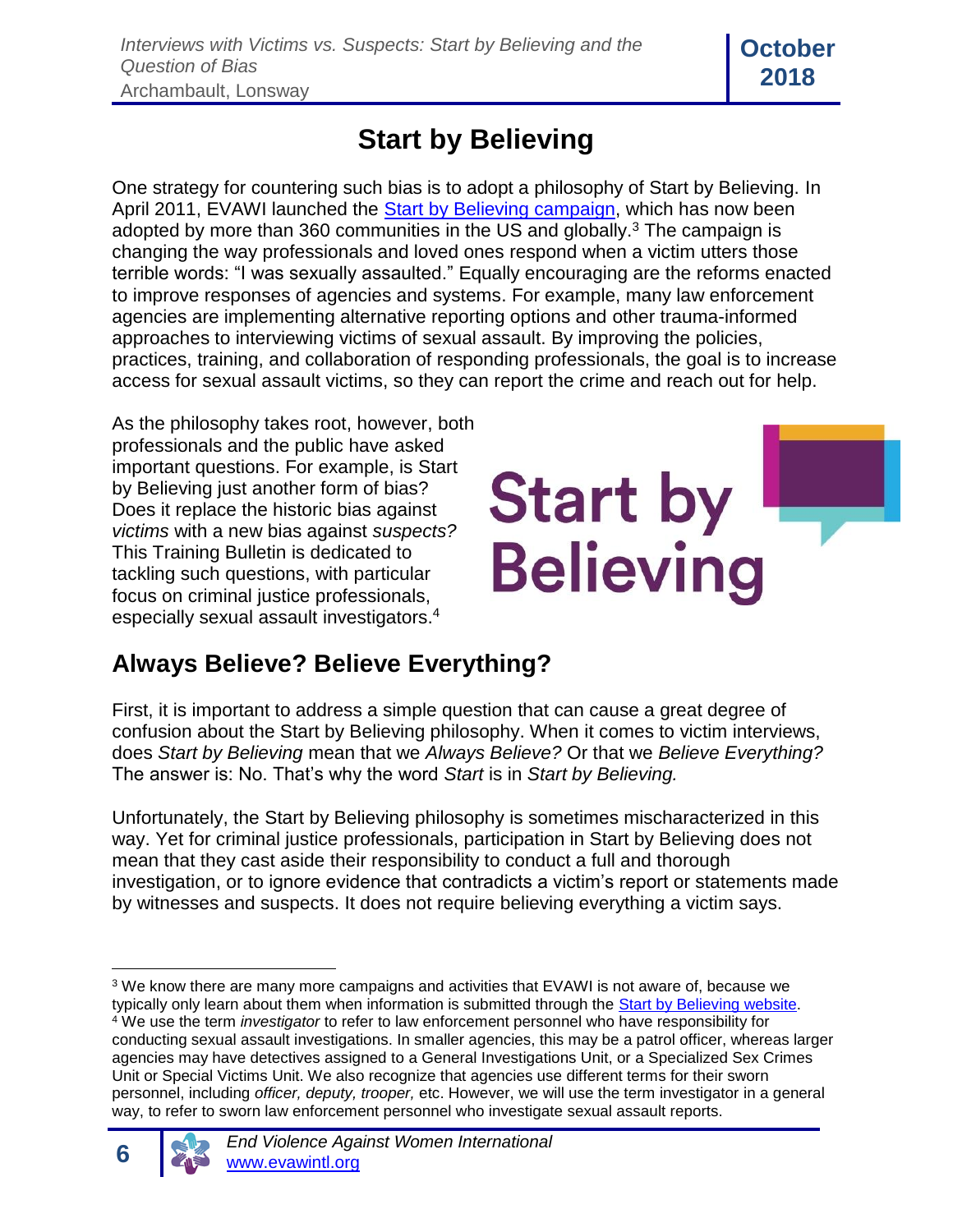In fact, nothing in the Start by Believing philosophy lessens an investigator's responsibility to meet the evidentiary standard of probable cause, or a prosecutor's burden of proof beyond a reasonable doubt. Rather, this approach is designed to improve the quality of a sexual assault investigation, because it allows victims to develop trust with the investigator. Without this orientation, victims are often faced with a skeptical mindset or a "convince me" attitude, which can feel like an interrogation. This, in turn, can diminish a victim's ability to participate effectively in the investigation, and may even lead them to recant or withdraw. As many as one-third to one-half of all sexual assault victims withdraw their participation from an investigation at some point,<sup>5</sup> and this should come as no surprise. Victims know when they are not being believed. Chief Lee W. Russo of the West Valley City (Utah) Police Department explains:

*Taking part in the Start by Believing campaign allows us to set an example in our community that says when someone is sexually assaulted … we will start by believing the victim, and you should too. This message does not change the perspective of objectivity required to be a credible professional, nor does our involvement change our intention to conduct a thorough investigation.* 

*We know, however, that when victims are approached from the perspective where they are initially challenged, accused of lying, or their behavior is questioned as contributing to the event, they will often be unable* – *or unwilling* – *to provide the type of information needed for law enforcement to successfully investigate the case. A thorough investigation therefore must ensure that the person is treated with compassion and respect, and that the report is handled professionally – instead of communicating the message (either explicitly or implicitly) that I don't believe you.*

#### **Referring to Victims**

Some have also questioned whether the term *victim* is actually an expression of bias against *suspects.* Does the use of this term presuppose the outcome of the investigation? Isn't it the jury's role to decide who is a victim, depending on their verdict?

Again, no. The word *victim* is a term of art used at every stage of the criminal justice process. Federal victims' rights and services laws, <sup>6</sup> and many state laws and victims' rights constitutional amendments, confer *victim* status on a person at the time a crime is reported or charged. It is also the word used in crime report forms, to label the person reporting the crime. This is similar to the way *witnesses* and *suspects* might be identified at the point that a report is made, a preliminary investigation is conducted, and a crime report is being completed. The use of this term is therefore consistent with criminal justice practices at the federal, state, tribal, and local agency level.

 $\overline{a}$ <sup>5</sup> Victims are especially likely to withdraw from the law enforcement investigation when the suspect is someone they know (Frazier et al., 1994; Spohn, Rodriguez & Koss, 2008; Tellis & Spohn, 2008). <sup>6</sup> See, for example, the Crime Victims' Rights Act of 2004, 18 U.S.C. § 3771 and the Victims' Rights and Restitution Act, 34 U.S.C. § 20141 (formerly codified at 42 U.S.C. § 10607 (2006)).

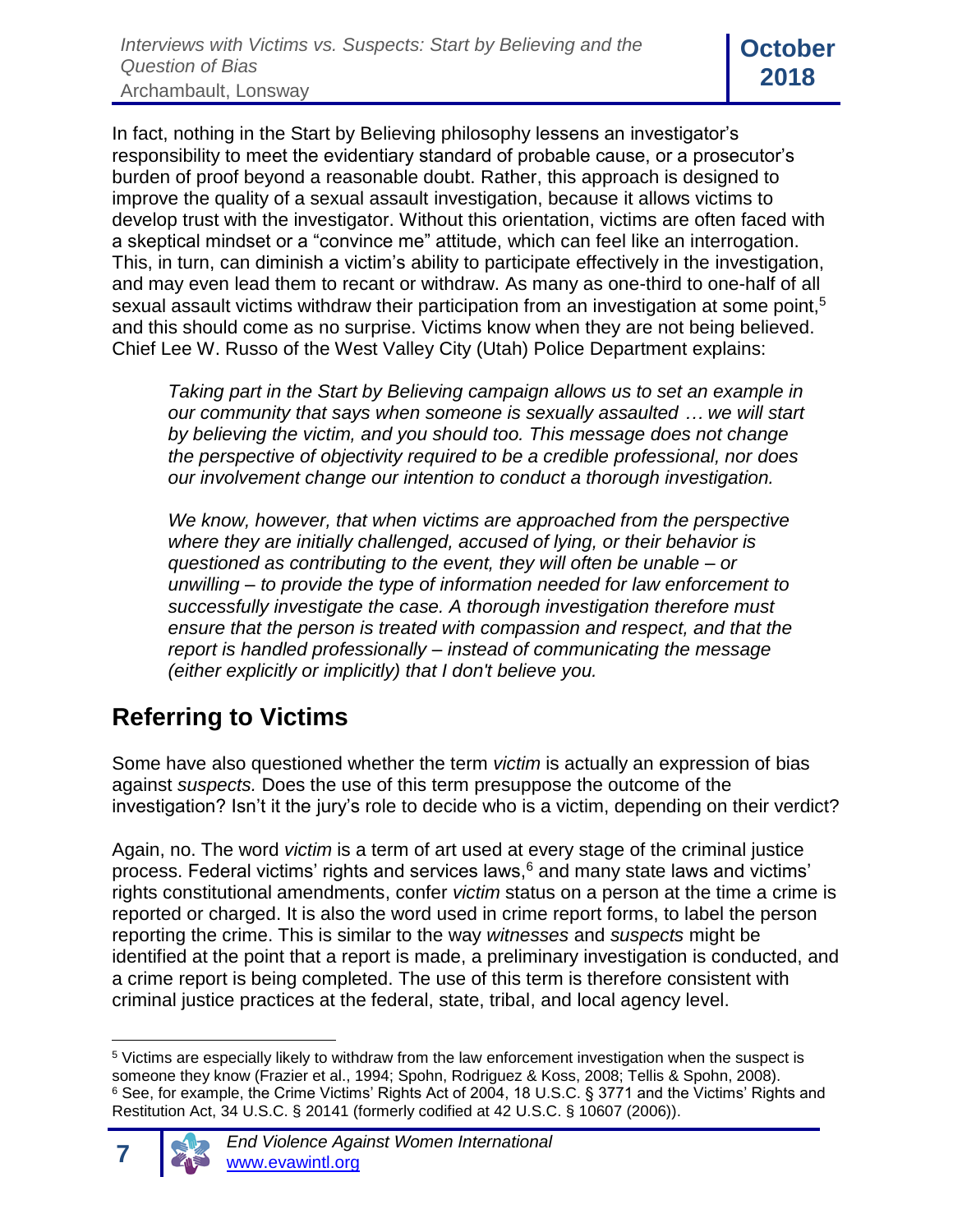In addition, law enforcement professionals are the ones responsible for evaluating and determining offense classifications for crime reports, once the elements of a crime have been satisfied. These classifications are recorded in law enforcement documentation and reported to the FBI through the Uniform Crime Report (UCR) or National Incident Based Reporting System (NIBRS). If a suspect is identified, and probable cause established to make an arrest, law enforcement also determines the specific charge(s) for the arrest. They are not required to change these classifications as a result of a prosecutor's decision to charge (or not) and a jury's decision to convict (or not).

Finally, law enforcement determines when to *unfound* a case (either because it is false or baseless), and investigators are not required to change this determination based on the findings of a judge or jury. This is because a "not guilty" verdict does not necessarily indicate that the crime did not occur, or that it was a false report; it only indicates that the judge or jury was not convinced beyond a reasonable doubt that the defendant committed the crime. Even then, investigators are not required to change their case determination, or the terminology used in their reports. It is therefore appropriate, and consistent with convention, to use the term *victim* in a criminal justice context – just as it is appropriate to refer to a *suspect, witness,* and a reported *sexual assault.*

# **Start by Believing Suspects?**

Yet another question relates to Start by Believing and suspect interviews. Specifically, should we be training law enforcement investigators to Start by Believing when they interview a suspect in a sexual assault case? If that is what we teach for victims, shouldn't we do the same for suspects?

This question is more complicated. To answer it, we must delve into the fundamental differences between suspect and victim interviews in a sexual assault case. Many of these differences stem from the timing of the two interviews, as well as procedural requirements, and constitutional protections for suspects during a criminal investigation.

### **Timing of Interviews**

When someone reports a sexual assault, it is typically a "cold contact," meaning the responding officer has little or no background about the victim, the suspect, or the circumstances of the crime. In fact, often the only information at this point is the victim's own words: This is the basis for writing a crime report and starting an investigation.

By contrast, a suspect is typically interviewed later in the investigative process. At that point, the investigator has usually gathered and reviewed background information and evidence, including criminal history checks, crime scene diagrams, photographs, security tapes, etc. The investigator has therefore formulated a preliminary assessment of that evidence – and interviewed any available witnesses – before formally interviewing the suspect.

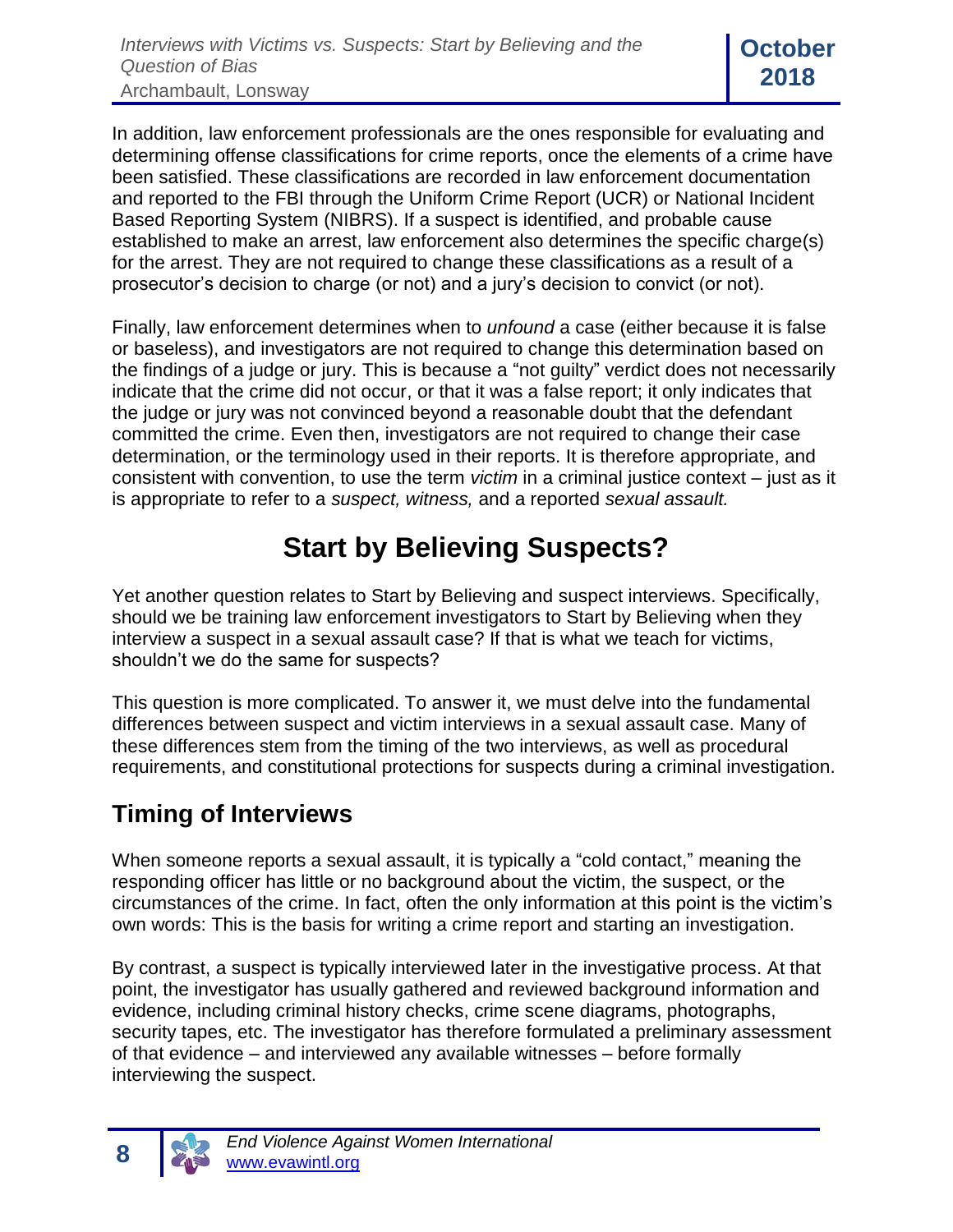In other words, investigators typically have some reason to believe the suspect committed the crime by the time this person is formally interviewed. Or perhaps they do not believe the person committed the crime, but they need a statement to clarify a key issue. Or, the person may no longer be considered a suspect, but may be a possible witness. Regardless, the investigator's job is to attempt to interview the person, to see how the statements that are provided align with the evidence and statements provided by the victim, any other suspects, and additional witnesses.

Even then, investigators are encouraged to approach suspects with an open mind, listening carefully and documenting any statements made. This is because the next step is to investigate every aspect of the suspect's statements, just as it is with statements made by the victim and any witnesses. If the investigation shows that the suspect's statements are inconsistent with statements and other evidence provided by the victim and witnesses, the investigator might then begin using interrogation strategies. All of this is true for sexual assault, as well as every other type of criminal investigation.

#### **Constitutional Protections for Suspects**

Other differences stem from the protections available to sexual assault victims versus suspects. When suspects are interviewed during any criminal investigation, the investigator is required by law to provide due process and other constitutional protections. For example, if the initial contact is non-custodial (the suspect is not under arrest), it must be clear that they are speaking with the investigator voluntarily, and they are free to leave or stop cooperating at any time. Suspects do not have to answer any questions at all, or they can pick and choose the questions they want to answer.

For suspects who are taken into custody (arrested) before the interview, the investigator is legally required to read them their *Miranda* rights. At this point, suspects are not free to leave, but they do have the right to consult with an attorney, and they are still not required to talk to the investigator or answer any questions. This is a critical difference between victim and suspect interviews. Victims are often unaware that they may be entitled to such protections, especially when the focus of the investigation has changed, and they are now considered a suspect for crimes associated with false reporting.

#### **When Victims Become Suspects**

When victims report their sexual assault to law enforcement, this is typically done in the hope that the crime will be investigated and potentially prosecuted.<sup>7</sup> To assist in this process, victims provide law enforcement with a great deal of information and evidence, and this sometimes includes information about embarrassing or even illegal behavior. Despite this fact, there is no requirement for investigators to advise victims they can end the interview at any time, consult with an attorney, or refuse to answer any questions.

 $\overline{a}$ <sup>7</sup> Of course, some sexual assaults are reported by someone other than the victim (e.g., family members, teachers, coaches). However, in this Training Bulletin, we are talking about victims who choose to report their own sexual assault to law enforcement.

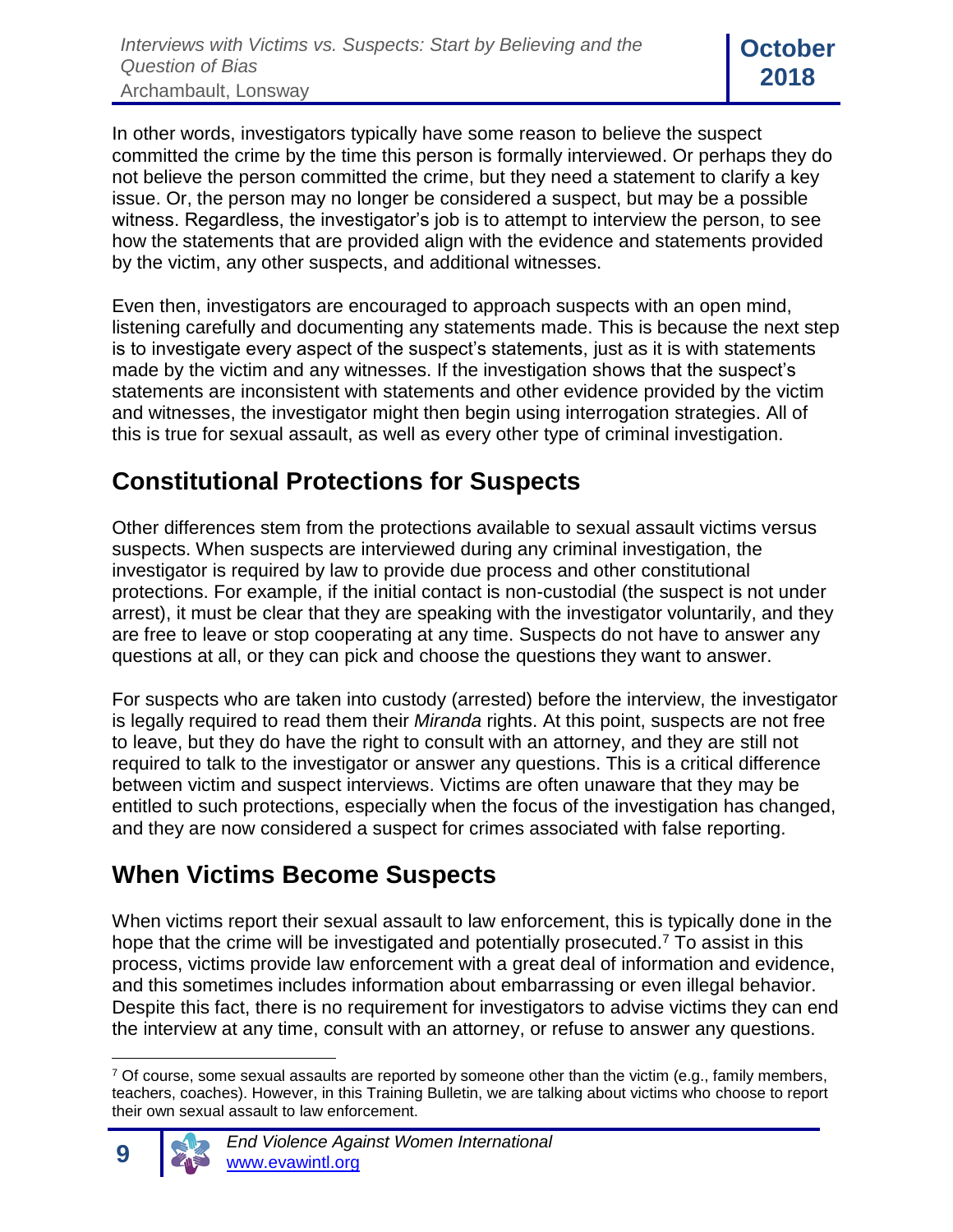Victims also often unknowingly waive protections against improper search and seizure that may become relevant during the investigation, without being advised of what their rights could be in certain situations. For example, victims often consent to have their property collected as evidence, and records released from their medical forensic examination. These records can include laboratory results with sensitive information pertaining to pregnancy, sexually transmitted infections, or drug and alcohol use.

Any of this information and evidence could be used against them. For example, it can raise doubt in the minds of investigators and prosecutors about the legitimacy of the report. Or, they may not personally question the report, but question whether they can overcome challenges to the victim's credibility and successfully pursue the case. Either way, this can lead to the investigation being dropped by law enforcement, and charges being declined or dismissed by prosecutors. It can even lead to the victim being arrested for illegal behavior such as underage drinking, recreational drug use, or involvement in the sex trade.<sup>8</sup> If the sexual assault is prosecuted, this information will almost certainly be used by the defense to impugn a victim's character and motives.

The information could even be used as the basis for charging the victim with misdemeanor or felony crimes associated with false reporting (e.g., filing a false report, obstruction of justice, tampering with evidence). In far too many cases, victims of sexual assault have summoned the courage to report to law enforcement, only to be disbelieved, mistreated, and later charged (erroneously) with criminal offenses associated with false reporting. We will address this topic in a future Training Bulletin.

However, this discussion highlights the importance of having advocates accompany survivors during any non-emergency law enforcement interview of a sexual assault victim (where this reflects the victim's wishes). $9$  The advocate's role is to provide information and support for the victim, but also to monitor for any potential abuses, and take steps to ensure the victim is protected. Hopefully, an advocate would call for a

 $\overline{a}$ <sup>8</sup> When victims report a sexual assault, and they are arrested for misdemeanor crimes associated with the event, or arrested on an outstanding misdemeanor warrant, this will likely eliminate any chance of investigating or prosecuting the felony sexual assault. It is therefore important to distinguish between felony and misdemeanor criminal activity, and the impact each has on the safety of a community. If the victim has committed a felony or has an outstanding felony warrant, it is understandable that this will most likely need to be processed despite the fact that a sexual assault was reported. Yet for misdemeanor offenses, consideration should be given to evaluating different possible responses (e.g., conferring with the prosecuting attorney, or appearing in front of a judge to ask that the victim be released on her/his own recognizance pending a hearing). Regardless of how a misdemeanor violation or a warrant is handled, it is important that the sexual assault report not be disregarded, just because of a victim's tangential or unrelated criminal activity or criminal history. For more information on this topic, see our OLTI training module entitled: *[Interviewing the Victim: Techniques Based on the Realistic Dynamics of Sexual Assault.](http://www.evawintl.org/Library/DocumentLibraryHandler.ashx?id=657)* 9 All victims of sexual assault should be offered the option to have an advocate accompany them during a non-emergency interview conducted by law enforcement, to provide information, support, and other forms of assistance. However, the victim must be the one to make the final decision regarding whether or not the advocate will be present. As of March 2013, only eight states had enacted legislation stating that victims have a legal right to have an advocate present during a medical forensic examination and/or law enforcement interview. For more information, please see the **Summary of State Laws** compiled by AEquitas: The Prosecutors' Resource on Violence Against Women.

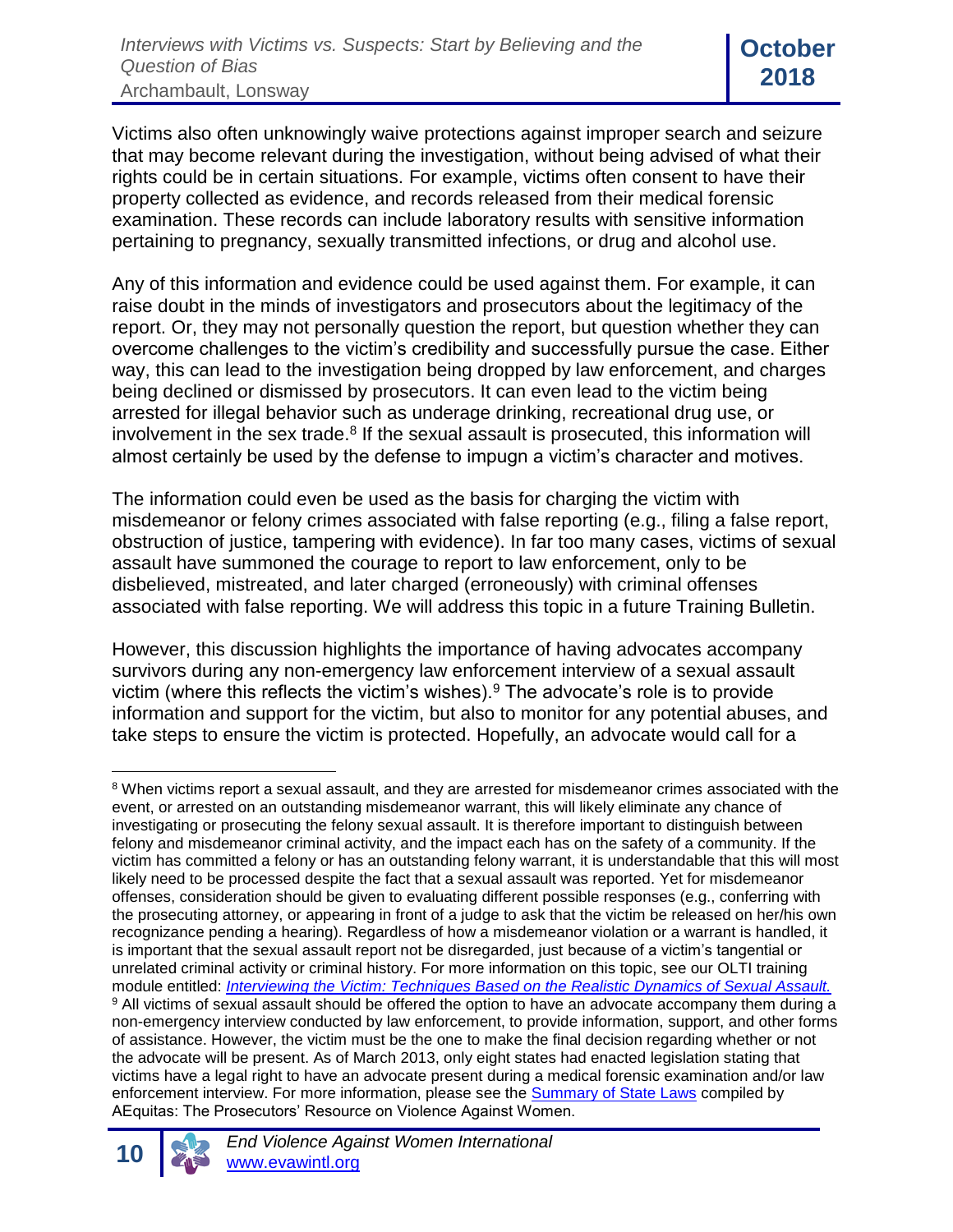break if an interview switches into interrogation mode, to discuss this development with the victim and evaluate his or her options, including seeking the advice of an attorney.

# **Conclusion**

To conclude, bias does not exist in a sexual assault investigation simply because a law enforcement investigator adopts a philosophy of Start by Believing. The question is whether this philosophy led an investigator to curtail an investigation to support a preexisting conclusion. Were necessary investigative steps not taken? Leads not followed? Other suspects not questioned? Constitutional and other legal protections not provided?

The best prevention of bias, in any form, is a professional, thorough, and evidencebased investigation. In fact, this is the only way to exclude suspects and exonerate the wrongly convicted – just as it is the only way to support criminal prosecution when the facts and evidence warrant. Without a thorough investigation, a crime report with a named suspect will linger unresolved, meaning a lack of closure for both victim and suspect, and the real possibility that a sexual assault perpetrator will go on to commit additional crimes. Our Start by Believing campaign and philosophy – like all our training and technical assistance materials – have been designed to advance these goals.

# **For More Information**

EVAWI offers a wealth of training and technical assistance resources to assist law enforcement in sexual assault response and investigation. This includes the following.

#### **Training Bulletins:**

[Start by Believing to Improve Responses to Sexual Assault and Prevent Gender Bias](https://evawintl-my.sharepoint.com/personal/kim_evawintl_org/Documents/Funders/OVW/2016%20Gender%20Bias/GB%20Grant%20Products/TB%20Bias%20Interviews/Rather,%20this%20approach%20is%20designed%20to%20improve%20the%20quality%20of%20a%20sexual%20assault%20investigation,)  [\(August 2017\)](https://evawintl-my.sharepoint.com/personal/kim_evawintl_org/Documents/Funders/OVW/2016%20Gender%20Bias/GB%20Grant%20Products/TB%20Bias%20Interviews/Rather,%20this%20approach%20is%20designed%20to%20improve%20the%20quality%20of%20a%20sexual%20assault%20investigation,)

[Start by Believing: Participation of Criminal Justice Professionals \(September 2016\)](http://www.evawintl.org/Library/DocumentLibraryHandler.ashx?id=789)

[Start by Believing: Evaluating the Impact of Public Awareness Campaign Designed to](http://www.evawintl.org/Library/DocumentLibraryHandler.ashx?id=25)  [Change the Community Response to Sexual Assault \(July 2013\)](http://www.evawintl.org/Library/DocumentLibraryHandler.ashx?id=25)

#### **OnLine Training Institute (OLTI) Modules:**

[Interviewing the Victim: Techniques Based on the Realistic Dynamics of Sexual Assault](http://www.evawintl.org/Library/DocumentLibraryHandler.ashx?id=657)  [\(January 2017\)](http://www.evawintl.org/Library/DocumentLibraryHandler.ashx?id=657)

[False Reports: Moving Beyond the Issue to Successfully Investigate and Prosecute](http://www.evawintl.org/Library/DocumentLibraryHandler.ashx?id=38)  [Nonstranger Sexual Assault \(May 2007\)](http://www.evawintl.org/Library/DocumentLibraryHandler.ashx?id=38)